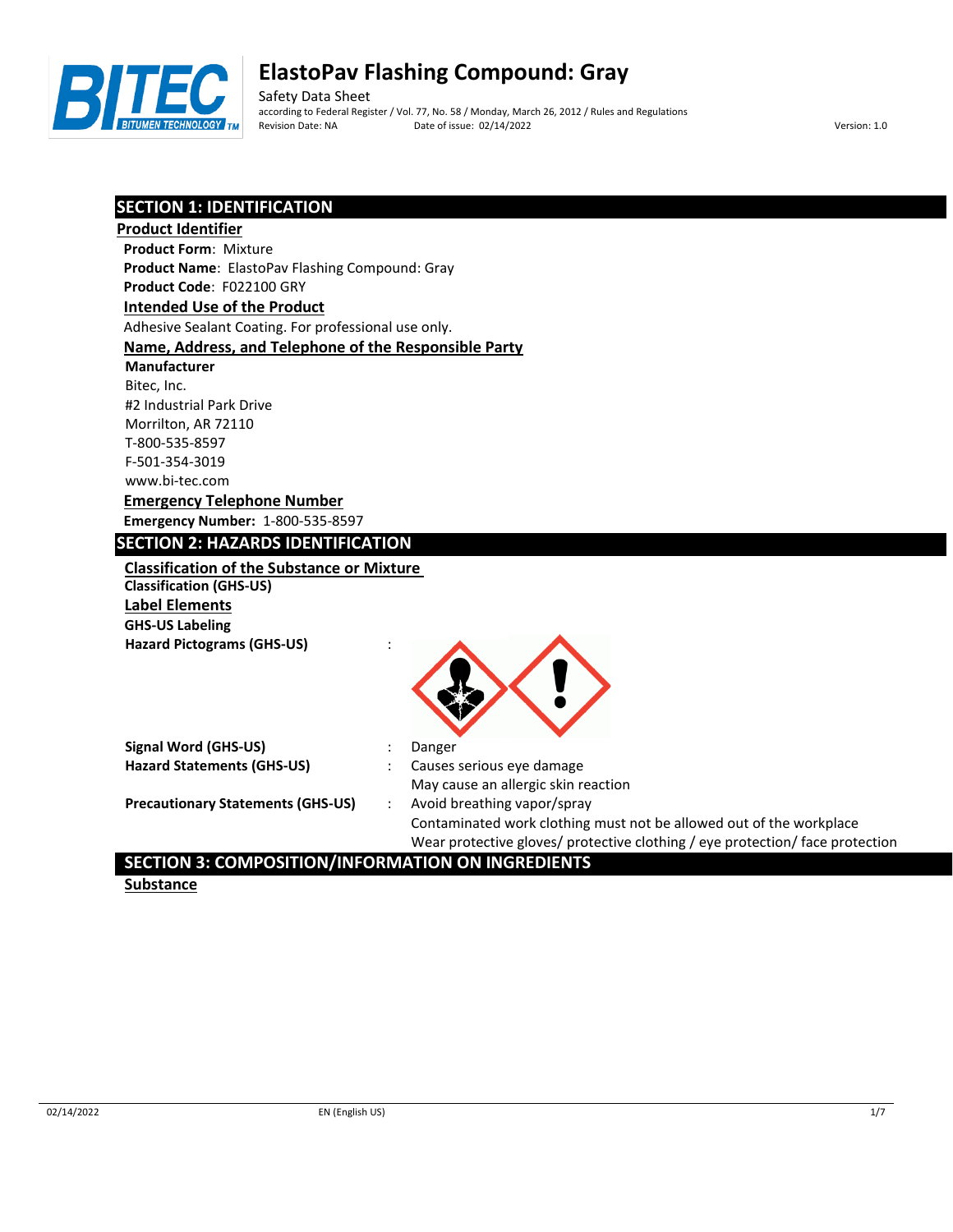

Safety Data Sheet according to Federal Register / Vol. 77, No. 58 / Monday, March 26, 2012 / Rules and Regulations Date of issue: 02/14/2022 Version: 1.0

| <b>Ingredient/Chemical Designations</b> | CAS#                 | Weight %  |
|-----------------------------------------|----------------------|-----------|
| Proprietary polymer                     | <b>Not Available</b> | $10 - 30$ |
| Limestone                               | 1317-65-3            | $30 - 60$ |
| Proprietary Plasticizer                 | Not Available        | $10 - 30$ |
| Titanium Dioxide                        | 13463-67-7           | $1 - 5$   |
| Proprietary Adhesion Promoter           | Not Available        | $<$ 1     |
| <b>Proprietary Catalyst</b>             | Not Available        | $<$ 1     |
| Carbon Black                            | 1333-86-4            | $<$ 1     |

*Compo sition* 

*comments: Exact concentrations and chemical identities of ingredients not listed above are either classified as non-hazardous or are withheld as a trade secret as covered by OSHA's Hazard Communication Standard, 29 CFR 1910.1200(i).*

| <b>SECTION 4: FIRST AID MEASURES</b> |                                                                                                                                                                                                                                                                                                                            |
|--------------------------------------|----------------------------------------------------------------------------------------------------------------------------------------------------------------------------------------------------------------------------------------------------------------------------------------------------------------------------|
| Description of first aid measures    |                                                                                                                                                                                                                                                                                                                            |
| General information                  | Get medical attention if any discomfort continues. Show this Safety Data Sheet to the medical<br>personnel.                                                                                                                                                                                                                |
| Inhalation                           | Move affected person to fresh air and keep warm and at rest in a position comfortable for<br>breathing. Loosen tight clothing such as collar, tie or belt. Get medical attention if symptoms are<br>severe or persist.                                                                                                     |
| Ingestion                            | Rinse mouth thoroughly with water. Get medical advice/attention if you feel unwell. Do not<br>induce vomiting unless under the direction of medical personnel                                                                                                                                                              |
| <b>Skin Contact</b>                  | It is important to remove the substance from the skin immediately. In the event of any<br>sensitization symptoms developing, ensure further exposure is avoided. Remove<br>contamination with soap and water or recognized skin cleansing agent. Get medical attention<br>if symptoms are severe or persist after washing. |
| Eye contact                          | Rinse immediately with plenty of water. Do not rub eye. Remove any contact lenses and open<br>eyelids wide apart. Continue to rinse for at least 15 minutes and get medical attention.                                                                                                                                     |
| Protection of first aiders           | First aid personnel should wear appropriate protective equipment during any rescue.                                                                                                                                                                                                                                        |
|                                      | Most important symptoms and effects, both acute and delayed                                                                                                                                                                                                                                                                |
| General information                  | The severity of the symptoms described will vary dependent on the concentration and the length<br>of exposure.                                                                                                                                                                                                             |
| Inhalation                           | Prolonged or repeated exposure may cause the following adverse effects: Suspected of causing                                                                                                                                                                                                                               |
| 02/14/2022                           | 2/7<br>EN (English US)                                                                                                                                                                                                                                                                                                     |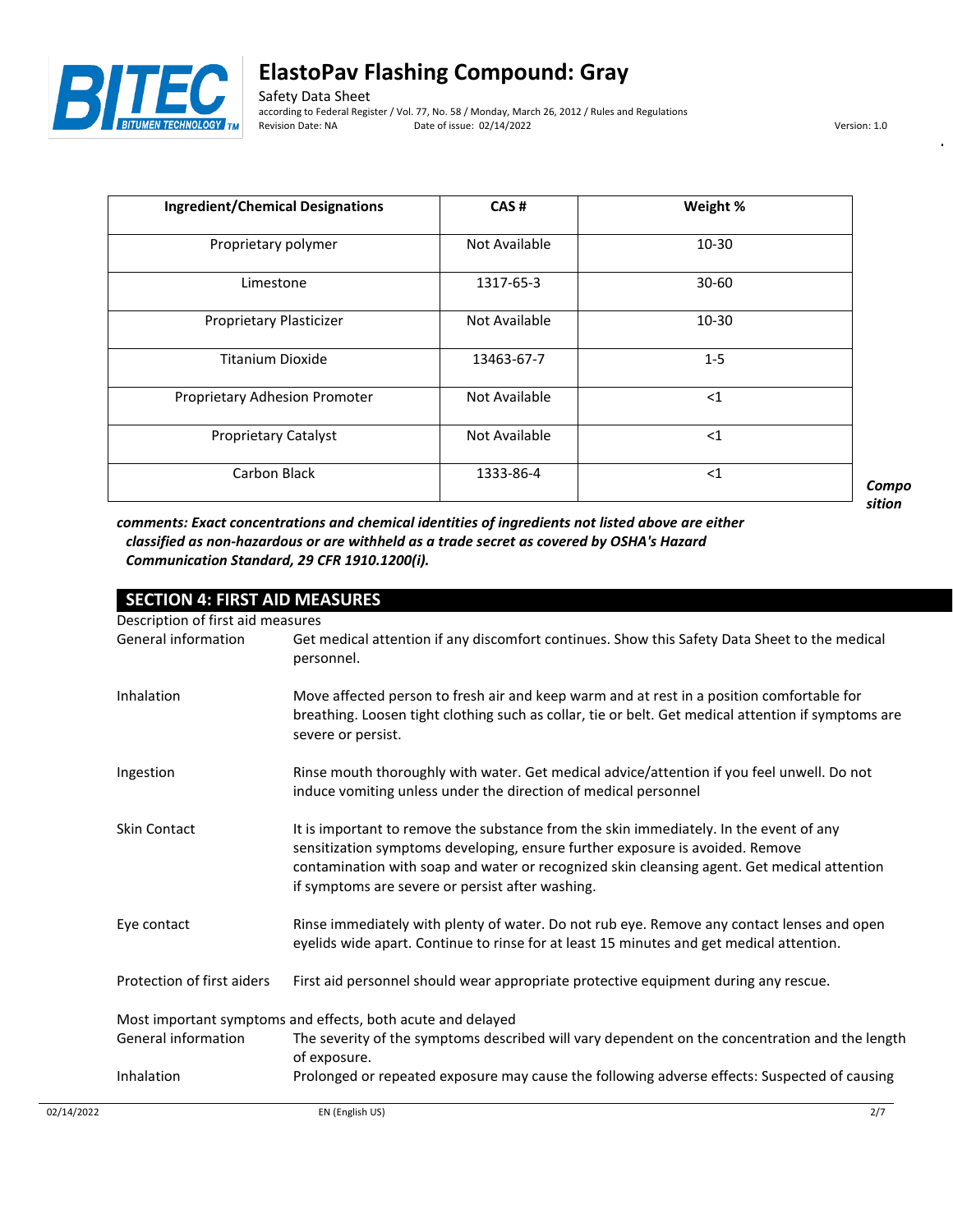

Safety Data Sheet according to Federal Register / Vol. 77, No. 58 / Monday, March 26, 2012 / Rules and Regulations Revision Date: NA Date of issue: 02/14/2022 Version: 1.0

|              | cancer.                                                                                                                                                                                                                           |
|--------------|-----------------------------------------------------------------------------------------------------------------------------------------------------------------------------------------------------------------------------------|
| Ingestion    | May cause sensitization or allergic reactions in sensitive individuals. Prolonged or repeated                                                                                                                                     |
|              | exposure may cause the following adverse effects: Suspected of causing cancer.                                                                                                                                                    |
| Skin contact | May cause skin sensitization or allergic reactions in sensitive individuals. Prolonged or repeated<br>exposure may cause the following adverse effects: Suspected of causing cancer.                                              |
| Eye contact  | Causes serious eye damage. Symptoms following overexposure may include the following: Pain.                                                                                                                                       |
|              | Profuse watering of the eyes. Redness.                                                                                                                                                                                            |
|              | $\mathbf{a}$ , and a set of the set of the set of the set of the set of the set of the set of the set of the set of the set of the set of the set of the set of the set of the set of the set of the set of the set of the set of |

Indication of immediate medical attention and special treatment needed

Notes for the doctor Treat symptomatically. May cause sensitization or allergic reactions in sensitive individuals.

# **SECTION 5: FIRE-FIGHTING MEASURES**

## **Extinguishing Media**

**Suitable Extinguishing Media:** The product is not flammable. Extinguish with alcohol-resistant foam, carbon dioxide, dry powder or water fog. Use fire-extinguishing media suitable for the surrounding fire.

**Unsuitable Extinguishing Media:** Do not use water jet as an extinguisher, as this will spread the fire.

## **Special Hazards Arising from the Substance or Mixture**

**Specific hazards** Containers can burst or explode when heated, due to excessive pressure build up

**Hazardous combustion products** Thermal decomposition or combustion products may include the following substances: Harmful gases or vapors.

## **Advice for Firefighters**

Avoid breathing fire gases or vapors. Evacuate area. Keep upwind to avoid inhalation of gases, vapors, fumes and smoke. Ventilate closed spaces before entering them. Cool containers exposed to heat with water spray and remove them from the fire area if it can be done without risk. Cool containers exposed to flames with water until well after the fire is out. If a leak or spill has not ignited, use water spray to disperse vapors and protect men stopping the leak. Control run-off water by containing and keeping it out of sewers and watercourses. If risk of water pollution occurs, notify appropriate authorities. **Firefighting Instructions:** Exercise caution when fighting any chemical fire.

**Protection During Firefighting:** Do not enter fire area without proper protective equipment, including respiratory protection. **Hazardous Combustion Products:** Carbon oxides (CO, CO2).

# **Reference to Other Sections**

Refer to section 9 for flammability properties.

# **SECTION 6: ACCIDENTAL RELEASE MEASURES**

# **Personal precautions, protective equipment and emergency procedures**

**Personal precautions:** Wear protective clothing as described in Section 8 of this safety data sheet. No action shall be taken without appropriate training or involving any personal risk. Do not touch or walk into spilled material. Avoid contact with skin and eyes.

# **Environmental precautions**

**Environmental precautions**: Avoid discharge into drains or watercourses or onto the ground. Avoid discharge to the aquatic environment.

# **Methods and material for containment and cleaning up**

**Methods for cleaning up:** Wear protective clothing as described in Section 8 of this safety data sheet. Clear up spills immediately and dispose of waste safely. Small Spillages: Collect spillage. Large Spillages: Absorb spillage with non-combustible, absorbent material. The contaminated absorbent may pose the same hazard as the spilled material. Collect and place in suitable waste disposal containers and seal securely. Label the containers containing waste and contaminated materials and remove from the area as soon as possible. Flush contaminated area with plenty of water. Wash thoroughly after dealing with a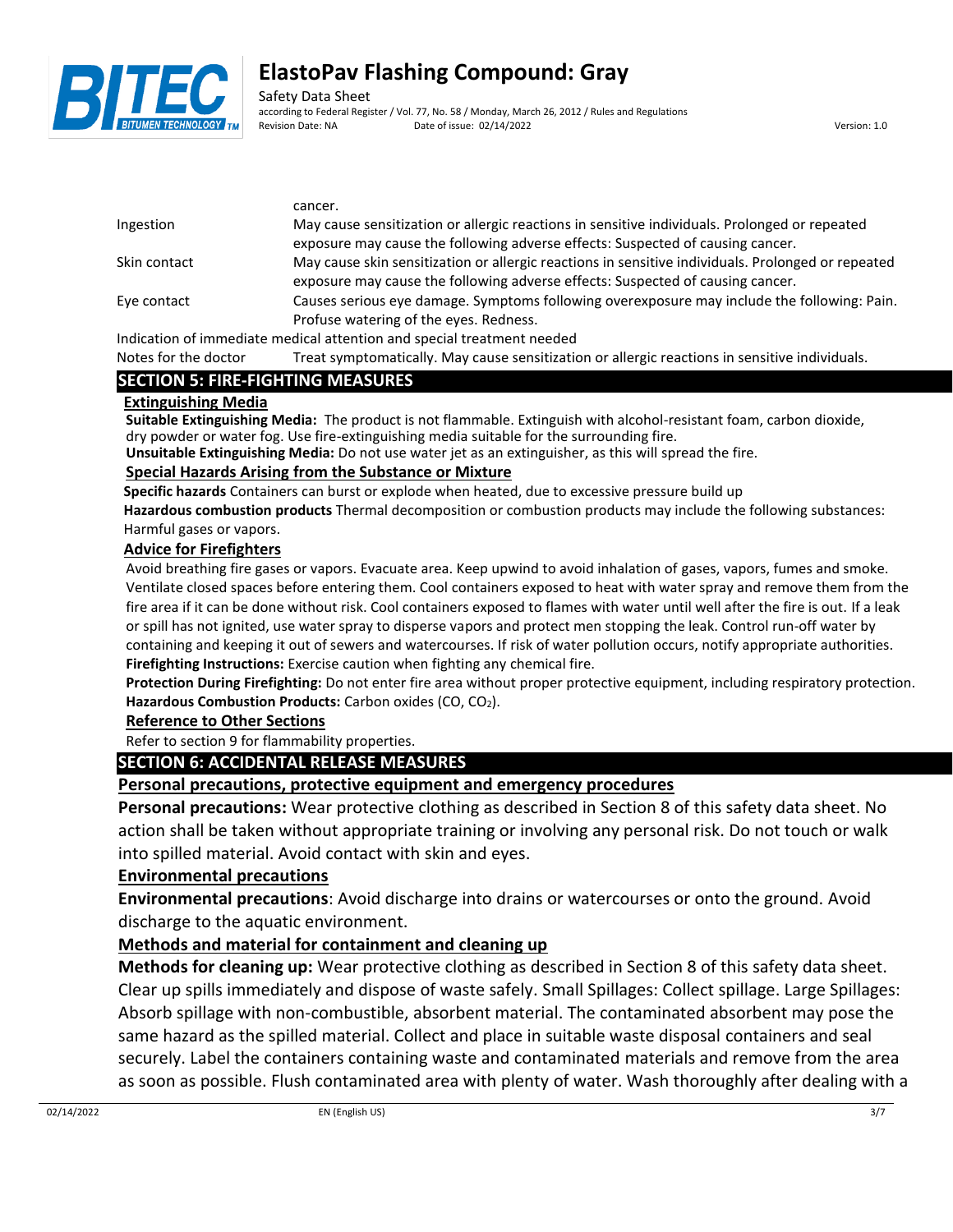

Safety Data Sheet according to Federal Register / Vol. 77, No. 58 / Monday, March 26, 2012 / Rules and Regulations Revision Date: NA Date of issue: 02/14/2022 Version: 1.0

# spillage. For waste disposal, see Section 13.

**Reference to other sections:** For personal protection, see Section 8. See Section 11 for additional information on health hazards. See Section 12 for additional information on ecological hazards. For waste disposal, see Section 13.

# **SECTION 7: HANDLING AND STORAGE**

| <b>Precautions for Safe Handling</b>                         |                                                                                                                                                                                                                                                                                                                                                                                                                                                                                                                                                    |
|--------------------------------------------------------------|----------------------------------------------------------------------------------------------------------------------------------------------------------------------------------------------------------------------------------------------------------------------------------------------------------------------------------------------------------------------------------------------------------------------------------------------------------------------------------------------------------------------------------------------------|
| <b>Usage Precautions</b>                                     | Read and follow manufacturer's recommendations. Wear protective clothing as described<br>in Section 8 of this safety data sheet. Keep away from food, drink and animal feeding stuffs.<br>Handle all packages and containers carefully to minimize spills. Keep container tightly<br>sealed when not in use. Avoid the formation of mists. Suspected of causing cancer. Do not<br>handle until all safety precautions have been read and understood. Do not handle broken<br>packages without protective equipment. Do not reuse empty containers. |
| Advice on general                                            | Wash promptly if skin becomes contaminated. Take off contaminated clothing and wash                                                                                                                                                                                                                                                                                                                                                                                                                                                                |
| occupational hygiene                                         | before reuse. Wash contaminated clothing before reuse                                                                                                                                                                                                                                                                                                                                                                                                                                                                                              |
| Conditions for safe storage, including any incompatibilities |                                                                                                                                                                                                                                                                                                                                                                                                                                                                                                                                                    |
| <b>Storage precautions</b>                                   | Store away from incompatible materials (see Section 10). Store locked up. Keep only in the<br>original container. Keep container tightly closed, in a cool, well ventilated place. Keep<br>containers upright. Protect containers from damage.                                                                                                                                                                                                                                                                                                     |
| <b>Storage Class</b><br>Specific end use(s)                  | Chemical storage<br>The identified uses for this product are detailed in Section 1.                                                                                                                                                                                                                                                                                                                                                                                                                                                                |

# **SECTION 8: EXPOSURE CONTROLS/PERSONAL PROTECTION**

### **Control Parameters**  Use standard protocols for exposure to particulates.

**Occupational exposure limits**

### **Proprietary Polymer**

**Long-term exposure limit (8-hour TWA):** ACGIH 50 ppm **Long-term exposure limit (8-hour TWA):** OSHA 500 ppm 1800 mg/m³

### **Limestone**

Long-term exposure limit (8-hour TWA): OSHA 5 mg/m<sup>3</sup> respirable fraction Long-term exposure limit (8-hour TWA): OSHA 15 mg/m<sup>3</sup> total dust

## **Proprietary Catalyst**

**Long-term exposure limit (8-hour TWA): ACGIH 0.1 mg/m³ inhalable fraction** *Confirmed Animal Carcinogen with Unknown Relevance to Humans* **Long-term exposure limit (8-hour TWA): OSHA 0.1mg/m³ Short-term exposure limit (8-hour TWA): OSHA 0.1mg/m³**

#### **Carbon Black Long-term exposure limit (8-hour TWA): ACGIH 3 mg/m³ inhalable fraction** *Confirmed Animal Carcinogen with Unknown Relevance to Humans* **Long-term exposure limit (8-hour TWA): OSHA 3.5 mg/m³**

**Proprietary Polymer Immediate danger to life and health:** 1100 ppm **Carbon Black (CAS: 1333-86-4) Immediate danger to life and health:** 1750 mg/m<sup>3</sup>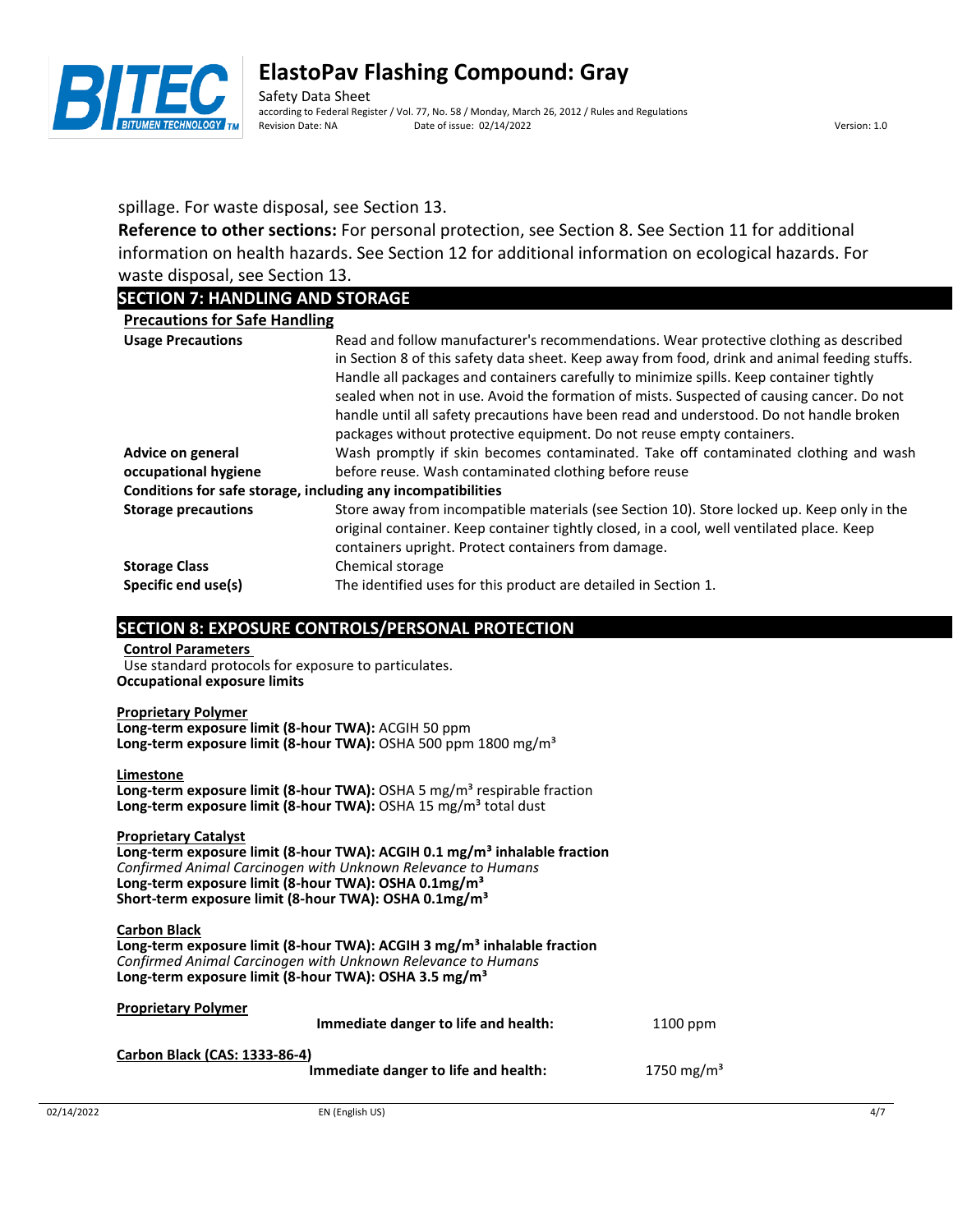

Safety Data Sheet according to Federal Register / Vol. 77, No. 58 / Monday, March 26, 2012 / Rules and Regulations Revision Date: NA Date of issue: 02/14/2022 Version: 1.0

### **Exposure Controls**

**Appropriate Engineering Controls:** Provide adequate ventilation. Where reasonably practicable this should be achieved by the use of local exhaust ventilation and good general extraction. If these are not sufficient to maintain concentrations of particulates and any vapor below occupational exposure limits suitable respiratory protection must be worn. **Personal Protective Equipment:**

**Hand Protection:** It is recommended that chemical-resistant, impervious gloves are worn. The most suitable glove should be chosen in consultation with the glove supplier/manufacturer, who can provide information about the breakthrough time of the glove material. To protect hands from chemicals, gloves should comply with OSHA 1910.138 and be demonstrated to be impervious to the chemical and resist degradation. Considering the data specified by the glove manufacturer, check during use that the gloves are retaining their protective properties and change them as soon as any deterioration is detected. Frequent changes are recommended.

**Eye/Face Protection:** Wear tight-fitting, chemical splash goggles or face shield. If inhalation hazards exist, a full-face respirator may be required instead.

**Skin and Body Protection:** May cause skin sensitization or allergic reactions in sensitive individuals. Wear appropriate clothing to prevent repeated or prolonged skin contact.

**Respiratory Protection:** Ensure all respiratory protective equipment is suitable for its intended use and is NIOSH approved. Check that the respirator fits tightly and the filter is changed regularly. Gas and combination filter cartridges should comply with OSHA 1910.134. Full face mask respirators with replaceable filter cartridges should comply with OSHA 1910.134. Half mask and quarter mask respirators with replaceable filter cartridges should comply with OSHA 1910.134. **Hygiene measures** Wash after use and before eating, smoking and using the toilet. Do not eat, drink or smoke when using this product.

**Environmental exposure controls:** Keep container tightly sealed when not in use. Emissions from ventilation or work process equipment should be checked to ensure they comply with the requirements of environmental protection legislation. In some cases, fume scrubbers, filters or engineering modifications to the process equipment will be necessary to reduce emissions to acceptable levels.

## **SECTION 9: PHYSICAL AND CHEMICAL PROPERTIES**

**Information on Basic Physical and Chemical Properties** 

| Appearance                     | : Paste           |
|--------------------------------|-------------------|
| Odor                           | : Characteristic  |
| Melting point / freezing point | : Not established |
| Vapor density                  | ∴ >1              |

# **SECTION 10: STABILITY AND REACTIVITY**

**Reactivity:** Hazardous Polymerization will not occur.

**Chemical Stability:** Stable at normal ambient temperatures and when used as recommended. Stable under the prescribed storage conditions.

**Possibility of Hazardous Reactions:** No data available**.**

**Conditions to Avoid:** There are no known conditions that are likely to result in a hazardous situation.

**Incompatible Materials:** No specific material or group of materials is likely to react with the product to produce a hazardous situation.

**Hazardous Decomposition Products:** Does not decompose when used and stored as recommended. Thermal decomposition or combustion products may include the following substances: Harmful gases or vapors.

# **SECTION 11: TOXICOLOGICAL INFORMATION**

### **Acute Toxicity**

**Serious eye damage/irritation** Causes serious eye irritation.

**Skin sensitization** May cause skin sensitization or allergic reactions in sensitive individuals.

**Carcinogenicity** Does not contain a substance which may cause cancer by inhalation.

**IARC carcinogenicity** Contains a substance which may be potentially carcinogenic. IARC Group 2B Possibly carcinogenic to humans.

**Reproductive toxicity fertility -** May damage fertility.

**Reproductive toxicity development -** May damage the unborn child.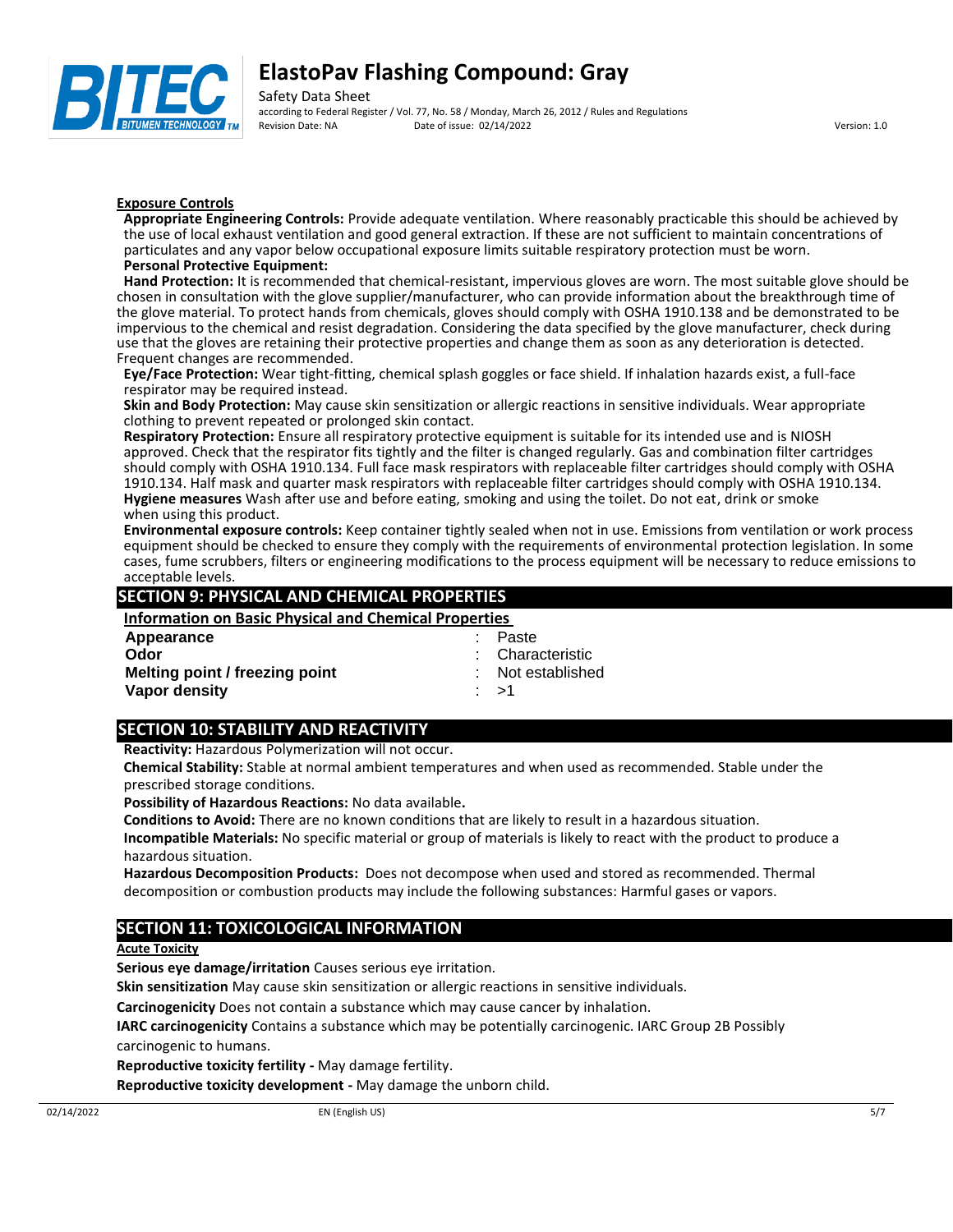

Safety Data Sheet according to Federal Register / Vol. 77, No. 58 / Monday, March 26, 2012 / Rules and Regulations Revision Date: NA Date of issue: 02/14/2022 Version: 1.0

**General information** May cause cancer after repeated exposure. Risk of cancer depends on duration and level of exposure. The severity of the symptoms described will vary dependent on the concentration and the length of exposure.

**Inhalation** No specific symptoms known.

**Ingestion** May cause sensitization or allergic reactions in sensitive individuals.

**Skin Contact** May cause skin sensitization or allergic reactions in sensitive individuals.

**Eye contact** Irritating to eyes

**Route of exposure** Ingestion Inhalation Skin and/or eye contact

**Target Organs** No specific target organs known.

# **SECTION 12: ECOLOGICAL INFORMATION**

## **12.1. Toxicity**

Aquatic Chronic 3 – H412 Harmful to aquatic life with long lasting effects

# **12.2. Persistence and degradability**

There is no data available on the preparation itself.

## **12.3. Bioaccumulative potential**

Not Measured

## **12.4. Mobility in soil**

No data available.

## **12.5. Other adverse effects**

An environmental hazard cannot be excluded in the event of unprofessional handling or disposal.

Potentially toxic to aquatic life.

# **SECTION 13: DISPOSAL CONSIDERATIONS**

**Waste Disposal Recommendations:** Dispose of waste material in accordance with all local, regional, national, and international regulations.

# **SECTION 14: TRANSPORT INFORMATION**

**In Accordance with DOT** – Not Regulated

**In Accordance with IMDG** – Not Regulated

**In Accordance with IATA** – Not Regulated

**In Accordance with TDG** – Not Regulated

# **SECTION 15: REGULATORY INFORMATION**